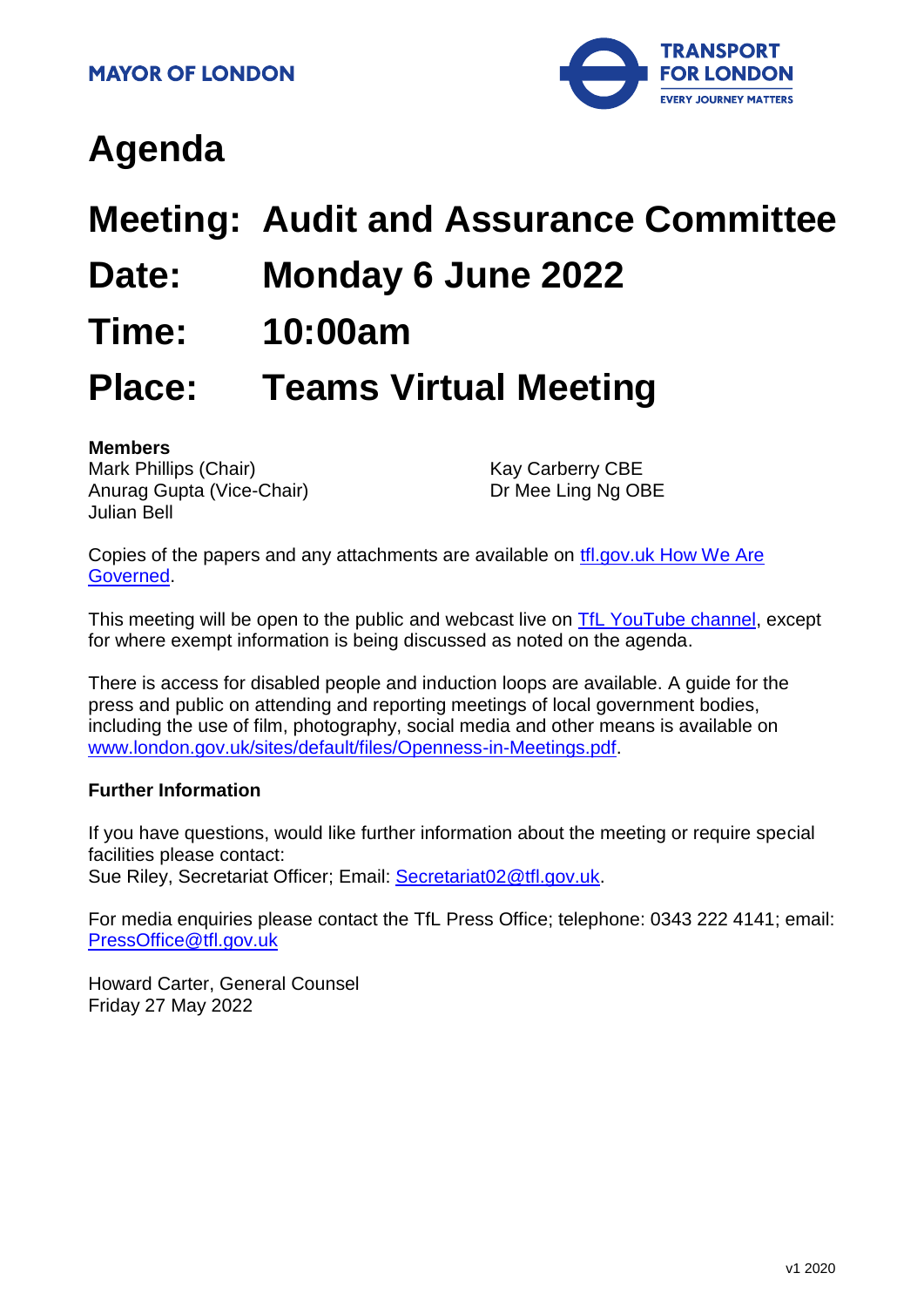# **Agenda Audit and Assurance Committee Monday 6 June 2022**

# **1 Apologies for Absence and Chair's Announcements**

# **2 Declarations of Interests**

General Counsel

**Members are reminded that any interests in a matter under discussion must be declared at the start of the meeting, or at the commencement of the item of business.** 

**Members must not take part in any discussion or decision on such a matter and, depending on the nature of the interest, may be asked to leave the room during the discussion.**

**3 Minutes of the Meeting of the Committee held on 16 March 2022** (Pages 1 - 6)

General Counsel

**The Committee is asked to approve the minutes of the meeting of the Committee held on 16 March 2022 and authorise the Chair to sign them.**

# **4 Matters Arising and Actions List** (Pages 7 - 10)

General Counsel

**The Committee is asked to note the updated actions list.**

# **5 Annual Report 2021/22**

Chief Customer and Strategy Officer

**The Committee is asked to note the Annual Report and the delegation to the Chief Customer and Strategy Officer to make any adjustments prior to submission to the Board.**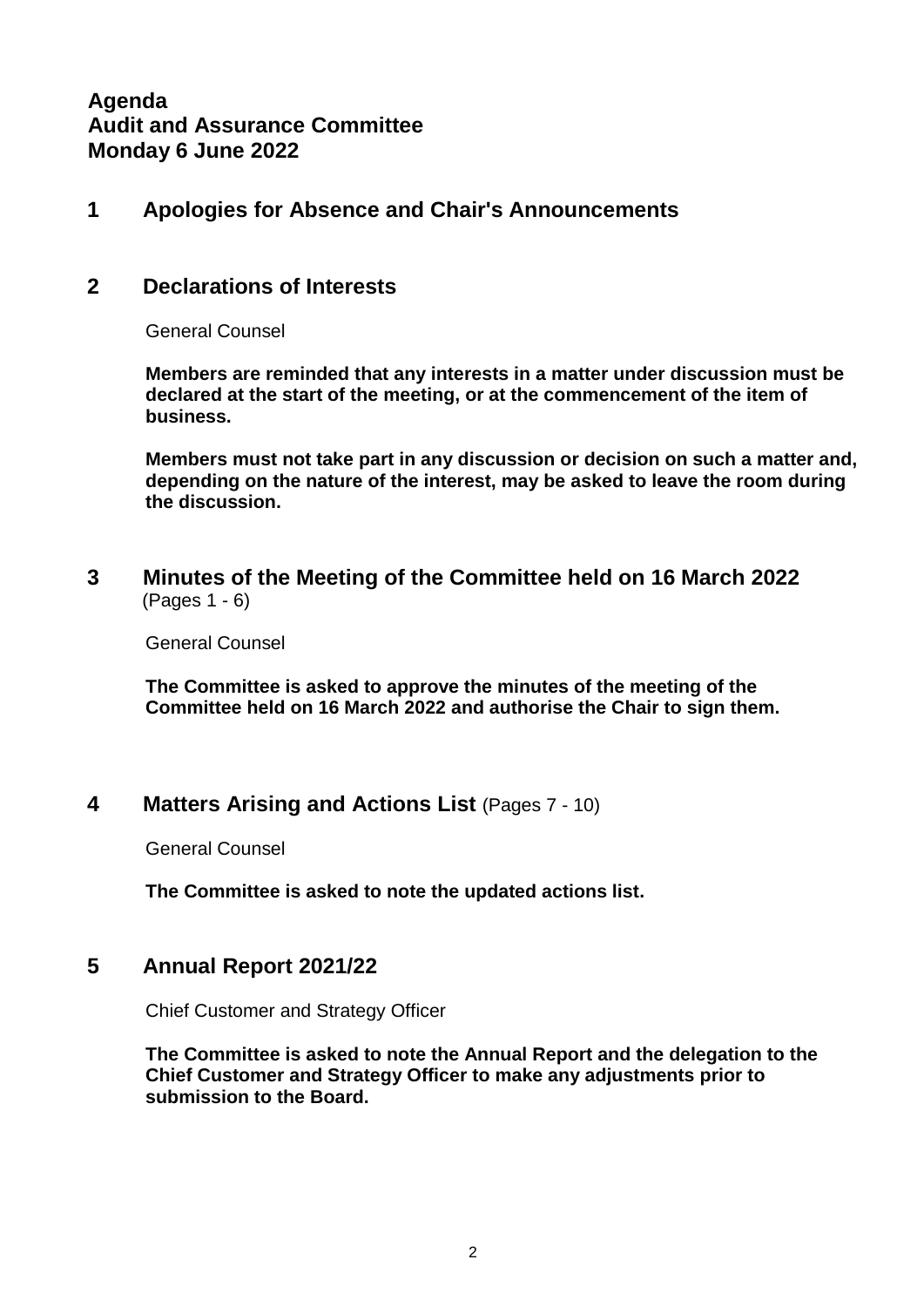# **6 TfL Statement of Accounts for the Year Ended 31 March 2022**

Chief Finance Officer

**The Committee is asked to note the draft Statement of Accounts and the delegation to the Chief Finance Officer to make any adjustments arising from the ongoing audit work prior to submission to the Board.**

# **External Audit Items**

# **7 EY Report to Those Charged with Governance**

Chief Finance Officer

**The Committee is asked to note the paper.**

# **8 EY Letter on Independence and Objectivity** (Pages 11 - 14)

Chief Finance Officer

**The Committee is asked to note the paper.**

# **9 EY Report on Audit and Non-Audit Fees for Six Months Ended 31 March 2022** (Pages 15 - 18)

Chief Finance Officer

**The Committee is asked to note the report.**

# **10 Annual Audit Fee 2022/23** (Pages 19 - 24)

Chief Finance Officer

**The Committee is asked to note the paper.**

# **Audit, Risk and Assurance Items**

# **11 Risk and Assurance Quarter 4 Report 2021/22** (Pages 25 - 56)

Director of Risk and Assurance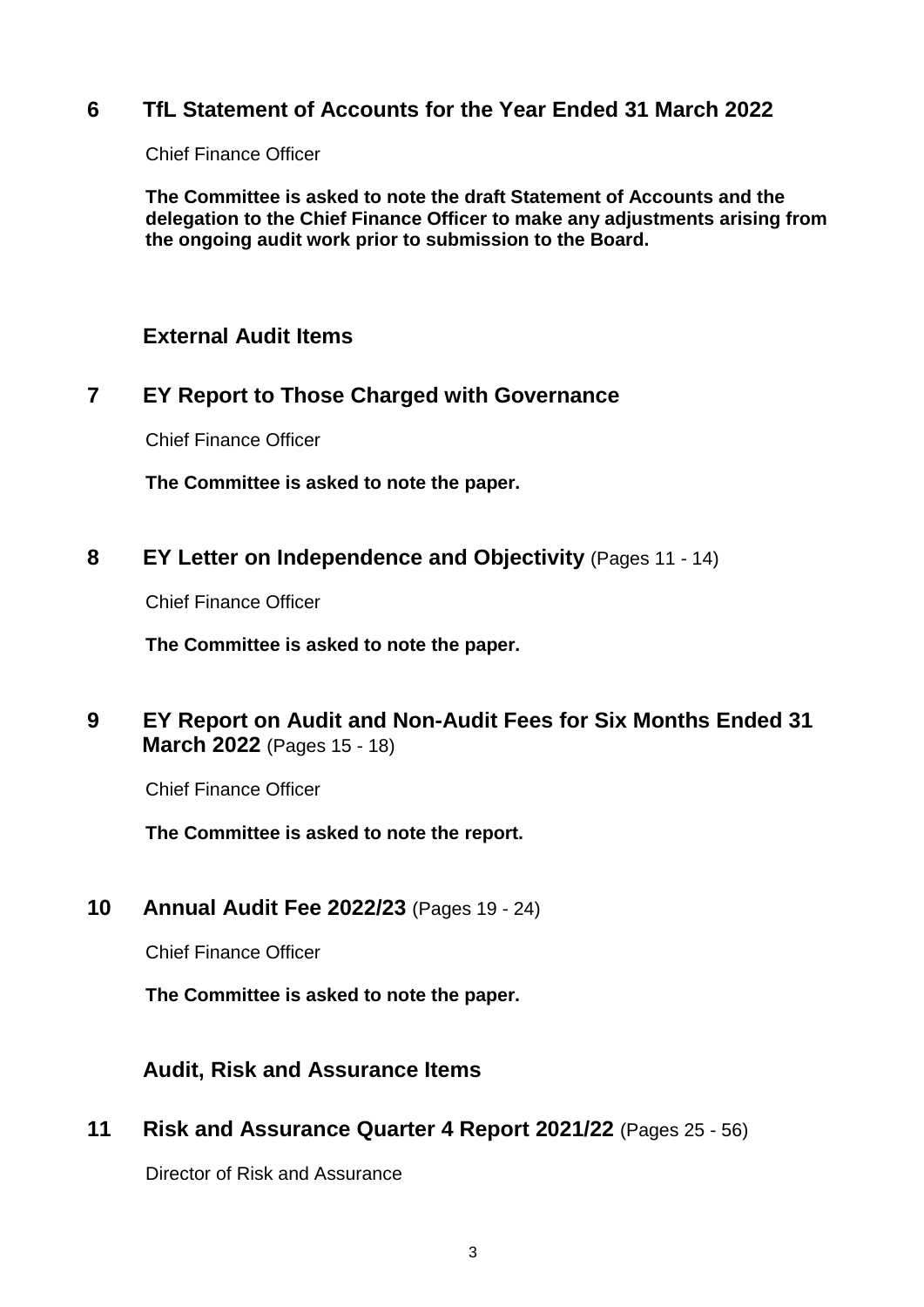**The Committee is asked to note the report and the supplementary information on Part 2 of the agenda.**

**12 Risk and Assurance Annual Report 2021/22** (Pages 57 - 76)

Director of Risk and Assurance

**The Committee is asked to note the report.**

**13 Independent Investment Programme Advisory Group Quarterly Report** (Pages 77 - 82)

General Counsel

**The Committee is asked to note the report, the management response and the supplementary information on Part 2 of the agenda.**

**14 Elizabeth Line Programme Assurance Quarter 4 Report 2021/22** (Pages 83 - 94)

Director of Risk and Assurance

**The Committee is asked to note the report.**

# **Accounting and Governance**

**15 Review of Governance and the Annual Governance Statement for Year Ended 31 March 2022** (Pages 95 - 108)

General Counsel

**The Committee is asked to note the paper and approve the Annual Governance Statement, as set out in Appendix 1 of this paper, for signing by the Chair of TfL and the Commissioner, for inclusion in the 2021/22 Annual Report and Accounts and note the progress against the 2021/22 improvement plan, as set out in Appendix 2 and the plan for 2022/23, as set out in Appendix 3.**

**16 Legal Compliance Report (1 October 2021 - 31 March 2022)** (Pages 109 - 118)

General Counsel

**The Committee is asked to note the report.**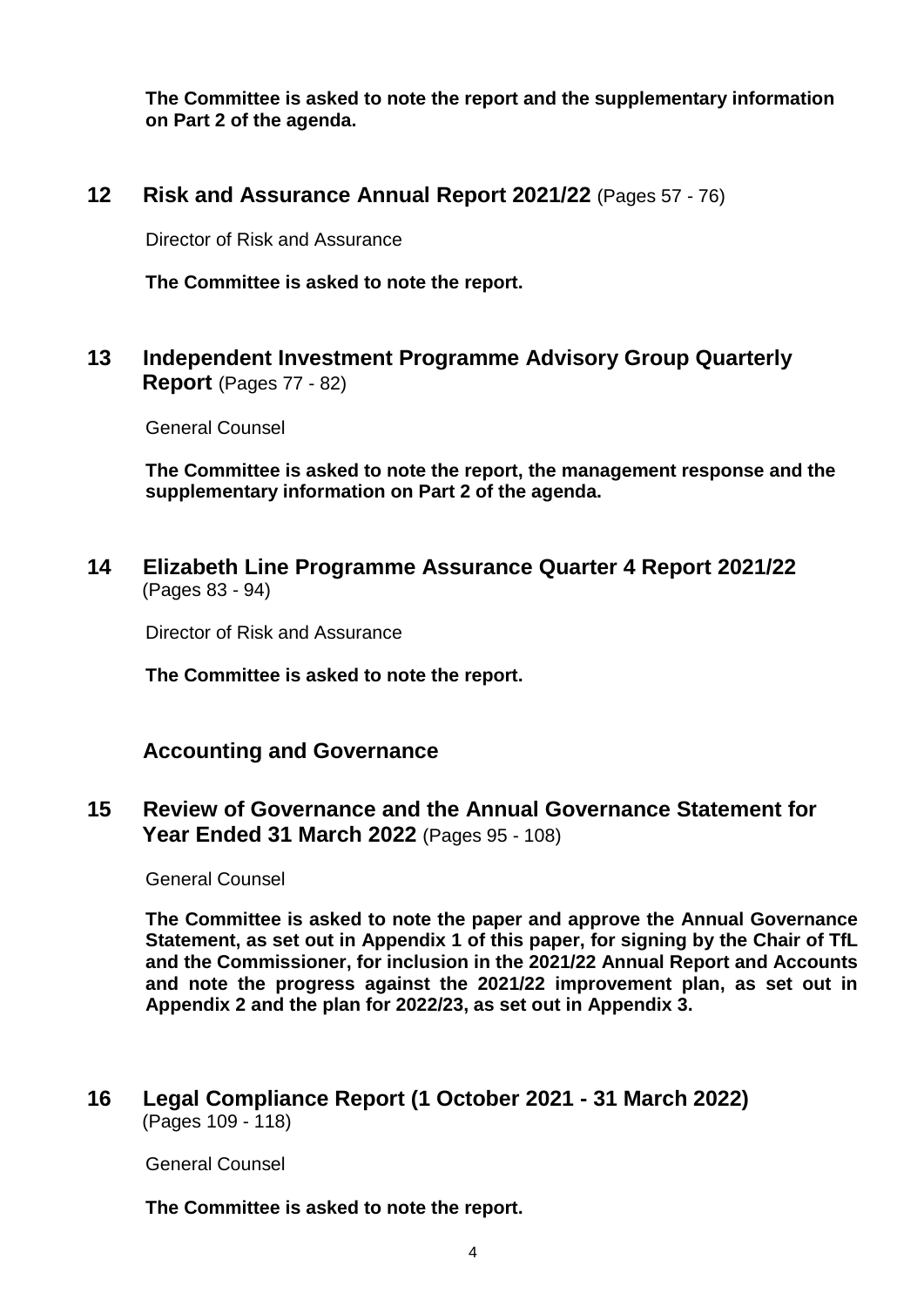# **17 Finance Control Environment Trend Indicators** (Pages 119 - 124)

Chief Finance Officer

**The Committee is asked to note the paper.**

**18 Register of Gifts and Hospitality for Members and Senior Staff** (Pages 125 - 130)

General Counsel

**The Committee is asked to note the paper.**

#### **19 Members' Suggestions for Future Discussion Items** (Pages 131 - 134)

General Counsel

**The Committee is asked to note the forward plan and is invited to raise any suggestions for future discussion items for the forward plan and for informal briefings.**

# **20 Any Other Business the Chair Considers Urgent**

**The Chair will state the reason for urgency of any item taken.**

# **21 Date of Next Meeting**

Wednesday, 21 September 2022 at 10.00am

# **22 Exclusion of Press and Public**

**The Committee is recommended to agree to exclude the press and public from the meeting, in accordance with paragraphs 3, 5 & 7 of Schedule 12A to the Local Government Act 1972 (as amended), in order to consider the following items of business.**